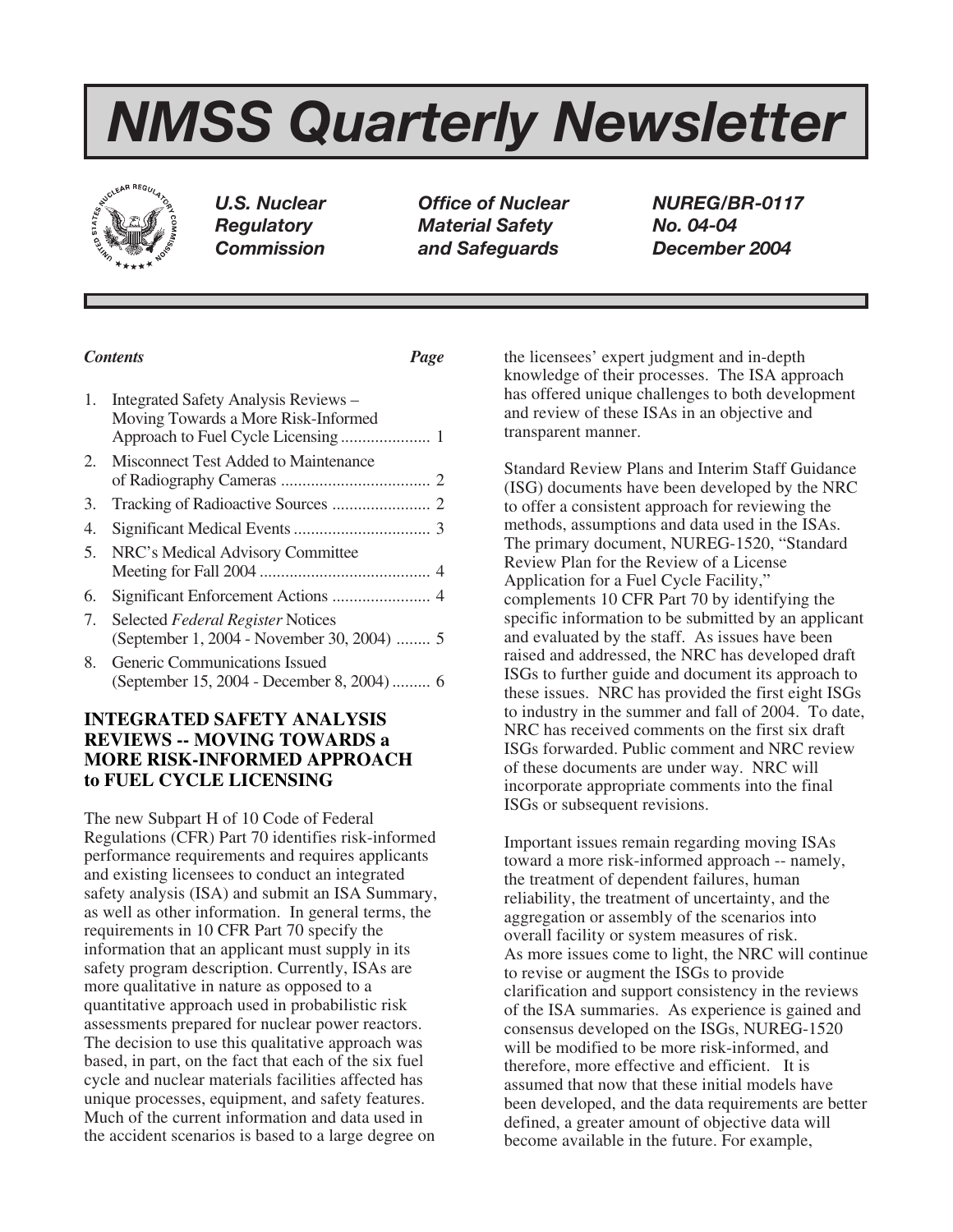operational and maintenance data from these systems can be fed back into the models to replace or validate initial assumptions. Additionally, the availability of this data will allow the uncertainties associated with the systems to be better quantified. In this way, the ISA process will achieve its true objective: becoming a living document that accurately reflects the facility processes and hazards and ensures that those hazards are appropriately managed and controlled.

(Contacts: James A. Smith, Division of Fuel Cycle Safety and Safeguards, 301-415-6459; e-mail: jas4@nrc.gov; and Wilkins Smith, Division of Fuel Cycle Safety and Safeguards, 301-415-6459; e-mail: wrs@nrc.gov)

## **MISCONNECT TEST ADDED to MAINTENANCE of RADIOGRAPHY CAMERAS**

In response to a recent incident involving a Florida industrial radiography licensee, AEA Technology QSA (formerly Amersham) issued a service bulletin, "Sentinel Service Bulletin September 2004," to instruct its customers to add performance of a "Misconnect Test" to the quarterly inspection and maintenance procedure for the AEA exposure devices. The misconnect test is designed to detect long-term wear of the entire locking system.

The test is needed because, even when the wear is within specifications for the components individually, a misconnect can occur when slightly worn components are used together. The Service Bulletin describes the steps of how to conduct the test and specifies the conditions when the equipment must be removed from operation. It must be noted that misconnect tests must be performed on each combination of all the devices and all the control assemblies that are used to detect the combined effects of wear. The tests should only be performed by personnel who are formally trained, authorized, and familiar with the quarterly maintenance procedures.

AEA Technology started distributing the Service Bulletin in December 2004, with each of its source changer shipments and intends to continue such distributions for about 6 months. The next editions of the operating manuals will also include the misconnect test. For further information the contact at AEA Technology is Ms. Lori Podolak, telephone (781) 272-2000, ext. 241, e-mail: Lori.Podolak@aeat-qsa.com.

This article was developed jointly by Walter Cofer, Bureau of Radiation Control, Florida Dept. of Health and John Jankovich, Office of Nuclear Material Safety and Safeguards, NRC.

(Contact: John P. Jankovich, NMSS, 301-415-7904; e-mail: jpj2@nrc.gov)

## **TRACKING of RADIOACTIVE SOURCES**

The events of September 11, 2001, heightened the nation's concerns regarding the use of radioactive materials for a malevolent act. In June 2002, the Secretary of Energy and the Chairman of the Nuclear Regulatory Commission (NRC) met to address these concerns and discuss the nation's ability to adequately protect inventories of nuclear materials that could be used in a radiological dispersal device (RDD). An attack involving an RDD has been of particular concern because of the widespread use of radioactive materials in the United States and abroad by industry, hospitals, and academic institutions. In May 2003, the report written by the U.S. Department of Energy (DOE)/ NRC Working Group (WG) convened to study these concerns was accepted by the DOE Secretary and the NRC Chairman. The WG generated a list of radionuclides and thresholds for which the tracking of sources was recommended. A similar study undertaken by the International Atomic Energy Agency (IAEA) created a list of radionuclides and thresholds similar to the DOE/NRC list. The U.S. Government subsequently committed to using the IAEA list to support international cooperation on source tracking.

NRC has started work on a new national system to track radioactive sources of greatest concern as designated on the IAEA list. However, since current regulations do not require reporting source inventories, NRC and the Agreement States (AS') only know the quantities a given licensee has been authorized to use, not what a licensee has at a given moment. Thus, the first step, as directed by the Commission, was the creation of an interim inventory -- a "snapshot" of the existing sources. The interim inventory is necessary to provide NRC and the AS' with greater detail on the source population, to plan the development of the source tracking system.

From October 2003 to September 2004, NRC and the AS' contacted over 2600 licensees authorized to possess quantities of radionuclides which in aggregate, could exceed the thresholds on the IAEA list discussed above. This first round of the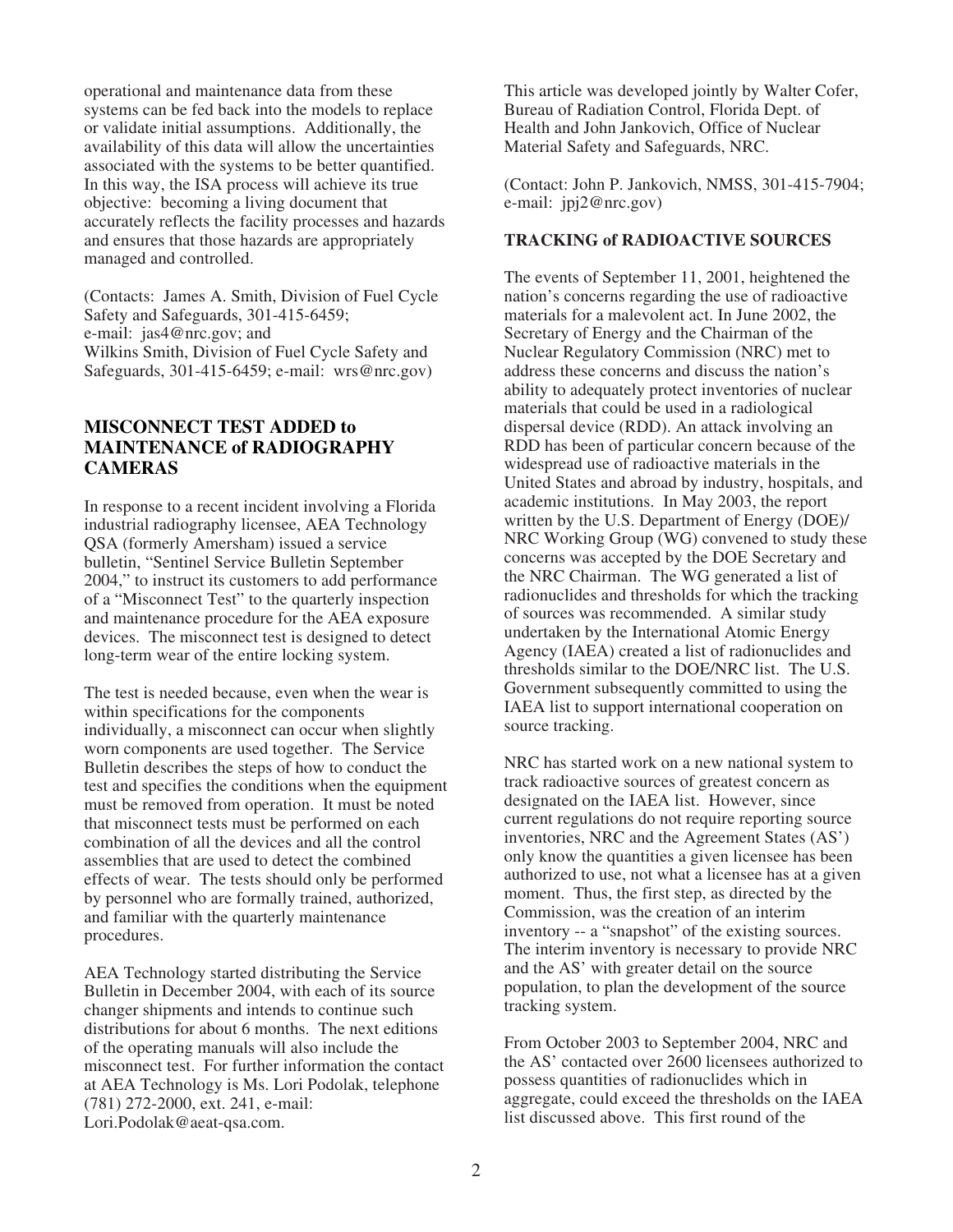inventory asked for details of the sources, and additional data such as the number of physical locations of sources under the license, near-term disposition plans, and import/export aspects were subsequently requested. Approximately 99.8 percent of the licensees contacted provided responses. Each year, until a national source tracking system is established, NRC and the AS' will again contact all licensees authorized to possess quantities of radionuclides which could exceed the IAEA thresholds and ask for the details of sources exceeding the thresholds.

The second round of the interim inventory began in December 2004. Approximately 25 percent of the licensee population will be contacted each calendar quarter until a national source tracking system is established. Although participation in the data collection is voluntary, licensees are encouraged to provide the information when requested. Licensees will be provided the information currently in the database and requested to update it. Licensees may update the information either by on-line entry or by mail. The overall goal is to create a working tracking system by the end of 2006.

(Contacts: William Ward, Office of Nuclear Material Safety and Safeguards, 301-415-7038; e-mail: wrw1@nrc.gov or Merri Horn, Office of Nuclear Material Safety and Safeguards, 301-415-8126; e-mail: mlh1@nrc.gov )

# **SIGNIFICANT MEDICAL EVENTS**

*Event 1: Dose to Fetus*

*Date and Place:* April 20, 2004; Department of Veterans Affairs, North Little Rock, Arkansas

The licensee reported an event involving a dose to a fetus at the Veterans Affairs Medical Center in Birmingham, Alabama. The patient signed a form stating that she was not pregnant and a blood sample was obtained for a serum pregnancy test. However, when the licensee retrieved the pregnancy test result, the result from a test performed two months previously was erroneously retrieved; that test result was negative for pregnancy. The patient was then orally administered 0.222 megabecquerel (6 microcuries) of Iodine-131 sodium iodide on April 20, 2004. On April 21, 2004, the patient was intravenously administered 0.444 gigabecquerel (12 millicuries) of Technetium-99m pertechnetate. After both dosages were administered, the licensee discovered that the patient was pregnant. An ultrasound test was used to determine gestation was at 9 to 11 weeks. The dose to the fetal thyroid was

estimated to be 6.6 centisieverts (rem) if the thyroid was functioning, or 0.5 to 1 centisieverts (rem) if the thyroid was not functioning. The most likely dose to the fetus and fetal thyroid was estimated at less than 1 centiseivert (rem), based on a fetal age of 10 weeks. The root cause was the failure to follow procedures and/or inadequate procedures.

## *Actions Taken to Prevent Recurrence*

Corrective actions include retraining nuclear medicine staff and requiring authorization by the radiation safety officer before administering any therapeutic dose to female patients of childbearing age. In addition, procedures will be modified to require a staff nuclear medicine physician to acknowledge pregnancy test results and give approval in writing.

#### *Event 2: Dose to Wrong Patient*

*Date and Place*: May 10, 2004; University Hospital, Cincinnati Ohio

The licensee reported that a patient was administered 74 megabecquerel (2 millicuries) of Iodine-131(I-131) instead of the prescribed dose of 7.4 megabecquerel (200 microcuries) of Iodine-123(I-123). The patient scheduled to receive the I-123 dose responded affirmatively to being the patient that was scheduled to receive the I-131 dose. The mistake occurred because the technologist did not follow procedures regarding proper patient identification. An investigation by the Ohio Department of Health occurred on May 11-12, 2004. The licensee's corrective actions were deemed adequate.

#### **Actions Taken to Prevent Recurrence**

Corrective actions included modification of the Quality Management Program to delete visual recognition of patients as a means of patient identification, and replacing this with verification via photo identification. Another action included reemphasis of the need to thoroughly check patient identification using two approved methods.

## *Event 3: Overdose of Radioiodine*

*Date and Place:* August 10, 2004; Northeast Alabama Regional Medical Center, Birmingham, Alabama

The licensee reported that a patient received 111 megabecquerel (3 millicuries) of Iodine-131 (I-131) for the assessment of metastatic thyroid disease instead of the prescribed dose of 0.93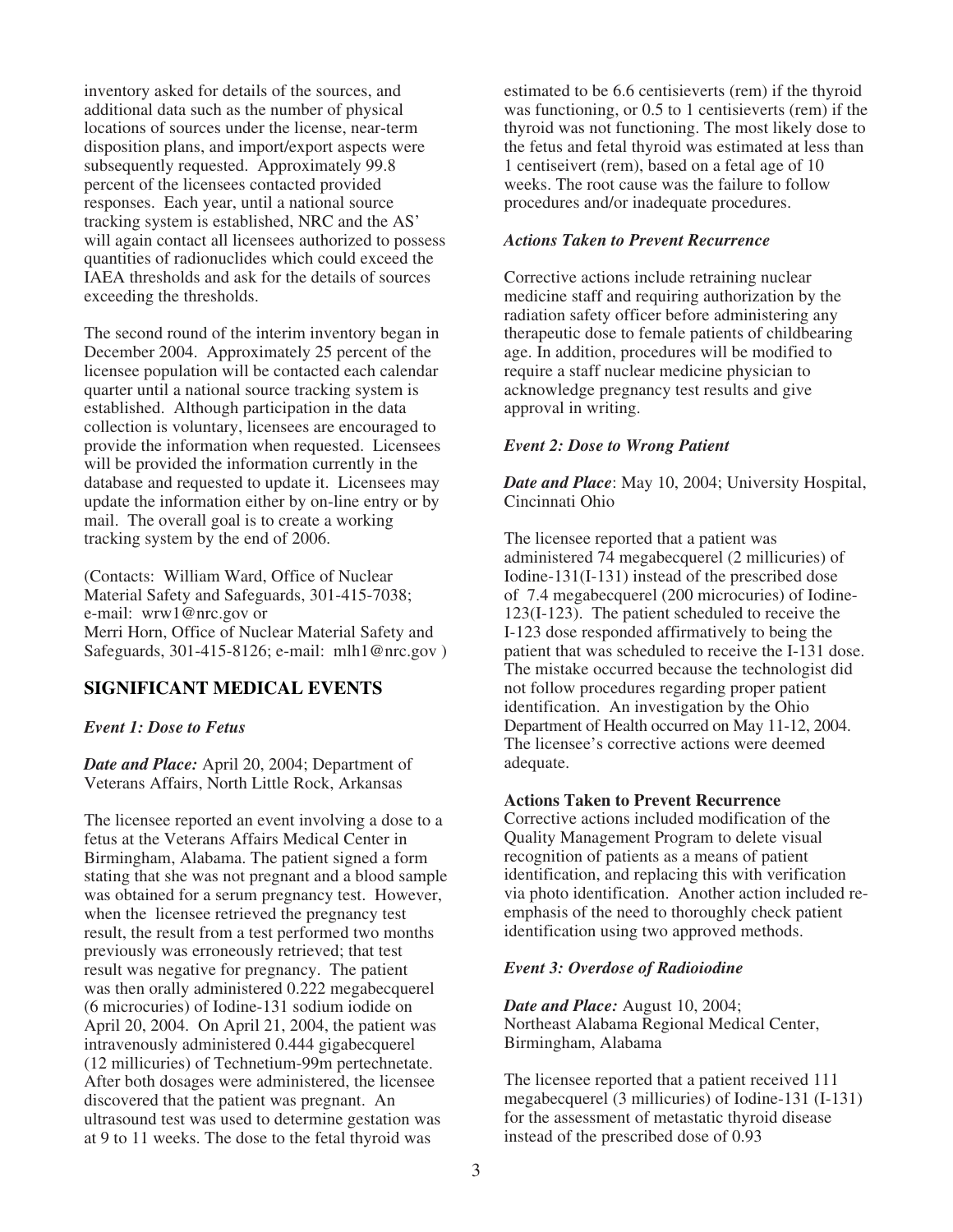megabecquerel (25 microcuries). The imaging technologist misunderstood the referring physician's order and the authorized user did not approve the dose. The referring physician and patient were notified of the event. As a result of the dose, the patient could eventually become hypothyroid.

## **Actions Taken to Prevent Recurrence**

Corrective measures included re-instructing personnel and ensuring that the authorized user approves all procedures.

(Contact: Angela R. McIntosh, NMSS, 301-415-5030; e-mail: arm@nrc.gov)

## **NRC's Medical Advisory Committee Meeting for Fall 2004**

The Advisory Committee on the Medical Uses of Isotopes (ACMUI) held a public meeting on October 13-14, 2004, at the Nuclear Regulatory Commission (NRC) Headquarters in Rockville, Maryland. The morning session on October 13 was closed to the public so that NRC staff could provide the ACMUI with its required annual ethics briefing, and also discuss other issues not appropriately discussed in an open, public forum. During the open, public forum, the agenda items discussed included such diverse topics as, " Radiation Safety Aspects of Iodine-125 Therapeutic Seeds Used as Markers in Breast Cancer Tumors"; "Update to Medical Event Criteria Definition"; "Draft Final 10 CFR Part 35 Training & Experience: Status of Rulemaking; Proposed Changes to the Abnormal Occurrence Criteria"; and "Radioimmunotherapy and Microsphere Therapy."

The agenda items generated much useful discussion among the ACMUI, the NRC staff, and members of the public in attendance. In addition to the fruitful discussions between the ACMUI and the NRC staff, the ACMUI Chair expressed his appreciation, on behalf of the members, regarding the improved relations between the committee and NRC staff, and thanked NRC management for its efforts in cultivating a relationship that continues to evolve.

A summary of the October 13-14, 2004 meeting can be viewed at http://www.nrc.gov/what-we-do/ regulatory/advisory/acmui.html

(Contact: Angela R. McIntosh, 301-415-5030; e-mail: arm@nrc.gov)

# **SIGNIFICANT ENFORCEMENT ACTIONS**

The NRC's enforcement program can be accessed via the U. S. Nuclear Regulatory Commission's (NRC's) homepage [http://www.nrc.gov/] under "What We Do." Documents related to cases can be accessed at [http://www.nrc.gov/], "Electronic Reading Room," "Documents in ADAMS." ADAMS is the Agency wide Document Access and Management System. Help in using ADAMS is available from the NRC Public Document Room, telephone: 301-415-4737 or 1-800-397-4209.

## *Gauges*

## **Dominion Geotechnical Services, Inc.** (EA-04-165)

On October 14, 2004, a Notice of Violation was issued for a Severity Level III violation involving the failure to control and maintain constant surveillance of licensed material. Specifically, 333 megabecquerel (MBq) (9 millicuries) of cesium-137, and 1628 MBq (44 millicuries) of americium-241, contained in a moisture density gauge that was in an unrestricted area that was not in storage.

## *Irradiator*

## **Baxter Healthcare Corporation** (EA-04-118)

On October 25, 2004, a Notice of Violation and Proposed Imposition of Civil Penalty in the amount of \$44,000 was issued for two willful Severity Level II violations (assessed \$28,800 for three occurrences of failure to adhere to emergency procedures and \$9,600 for failure to perform an adequate survey), and a willful Severity Level III violation (\$6,000 for failure to provide an individual radiation monitoring device) related to an event involving personnel entering an irradiator when the source was stuck in an unshielded position.

## *Medical*

## **University of Virginia** (EA-04-149)

On October 5, 2004, a Notice of Violation was issued for a Severity Level III problem involving the failure to secure licensed material (iridium-192 seeds contained in a nylon ribbon) and the failure to perform an adequate survey of the patient and the patient's room.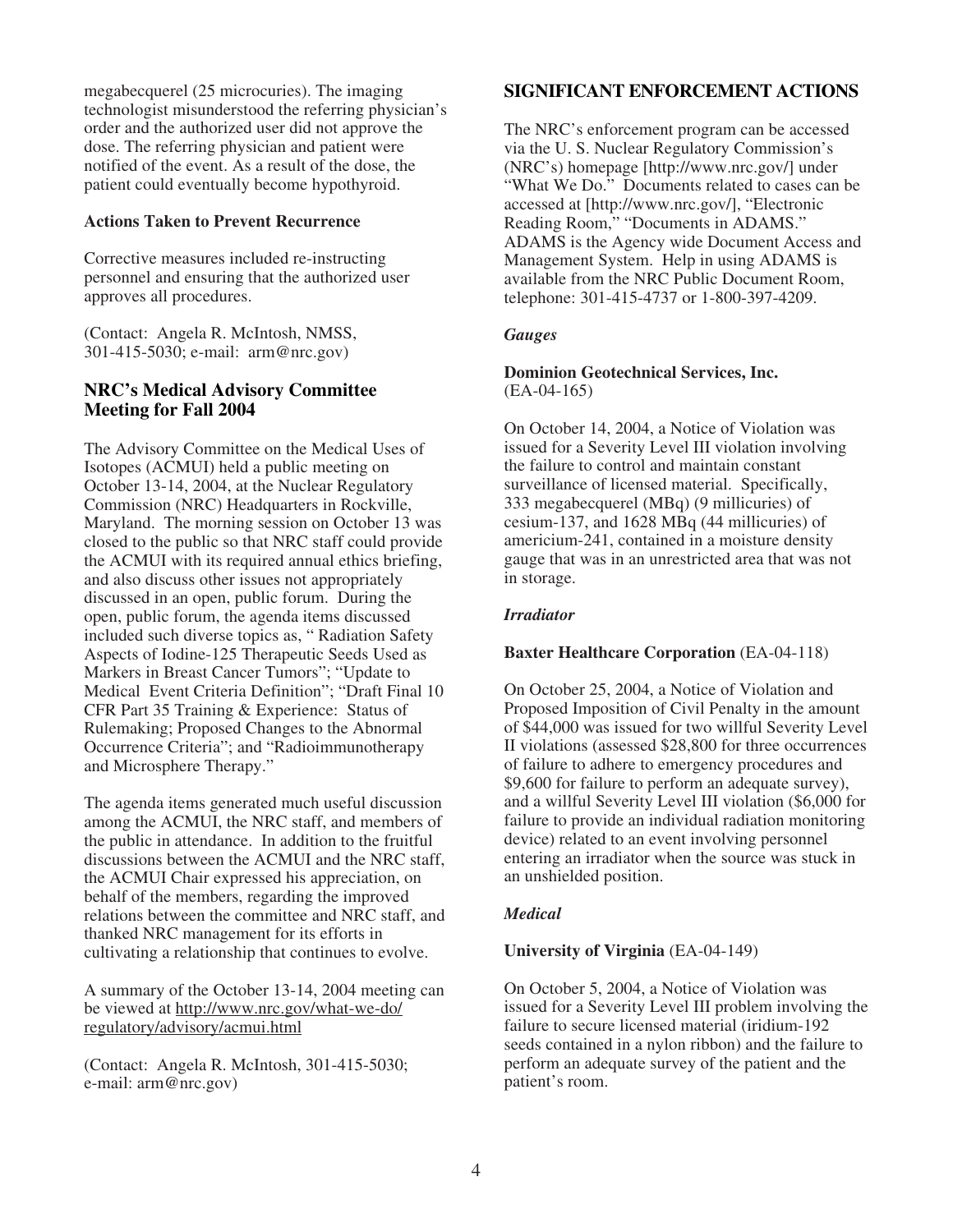### **William Beaumont Hospital** (EA-04-129)

On September 14, 2004, a Notice of Violation was issued for a Severity Level III violation involving the administration of a dosage of liquid iodine-131 to a patient for a thyroid uptake study that was approximately 90 times larger than the 370 kilobecquerels (10 microcurie) dosage prescribed by the authorized user physician.

## *Other*

#### **Integrated Production Services (IPS), Inc.** (EA-04-124)

On October 12, 2004, a Notice of Violation and Proposed Imposition of Civil Penalty in the amount of \$3,000 was issued for a Severity Level III violation involving the use of byproduct material in offshore waters without either: (1) following the reciprocity provisions of 10 CFR Part 150.20, which would have granted IPS an NRC general license to conduct activities permitted by its State of Louisiana license; or (2) obtaining a specific NRC license authorizing it to conduct licensed activities in offshore waters.

#### **Soil Consultants, Inc.** (EA-04-103)

On October 6, 2004, a Notice of Violation and Proposed Imposition of Civil Penalty in the amount of \$9,600 was issued for a Severity Level II violation for discrimination against an employee for engaging in certain protected activities (reporting safety concerns to his employer or to the NRC).

(General Contact: Sally Merchant, Office of Enforcement, 301-415-2747; e-mail: slm2@nrc.gov)

#### **SELECTED** *FEDERAL REGISTER* **NOTICES**

(September 1, 2004 - November 30, 2004)

"Medical Use of Byproduct Material Minor Amendments: Extending Expiration Date for Subpart J," 69 FR 55736, September 16, 2004.

(Contact: Dr. Anthony N. Tse, Office of Nuclear Material Safety and Safeguards, 301-415-6233; e-mail: ant@nrc.gov)

"Export and Import of Nuclear Equipment and Radioactive Materials: Security Policies," 69 FR 55785, September 16, 2004.

(Contact: Suzanne Schuyler-Hayes, Office of International Programs, 301-415-2333; e-mail: ssh@nrc.go)

"Compatibility with IAEA Transportation Safety Standards (TS-R-1) and Other Transportation Safety Amendments; Correction," 69 FR 58038, September 29, 2004.

(Contact: Mary Adams, Office of Nuclear Material Safety and Safeguards, 301-415-7249; e-mail: mta@nrc.gov)

"Criminal History Check: Assessment of Application Fee," 69 FR 58820, October 1, 2004.

(Contact: Patricia A. Smith, Security Branch, Office of Administration, 301-415-7739; e-mail: pas5@nrc.gov)

"List of Approved Fuel Storage Casks: NAC-MPC Revision, Confirmation of Effective Date," 69 FR 61592, October 26, 2004.

(Contact: Jayne M. McCausland, Office of Nuclear Material Safety and Safeguards, 301-415-6219, e-mail: jmm2@nrc.gov)

"Adjustment of Civil Penalties for Inflation," 69 FR 62393, October 26, 2004.

(Contact: Shelly D. Cole, Office of the General Counsel, 301-415-2549; e-mail: sdc1@nrc.gov)

"Revision of the NRC Enforcement Policy," 69 FR 62485, 26 October, 2004.

(Contact: Michael T. Lesar, Rules and Directives Branch, Division of Administrative Services, Office of Administration, Mail Stop: T6D59; e-mail comments to: nrcrep@nrc.gov)

Draft Appendix C (DG-1138) to Regulatory Guide 1.200, "An Approach for Determining the Technical Adequacy of Probabilistic Risk Assessment Results for Risk-Informed Activities," Workshop. 69 FR 64115, 3 November, 2004.

(Contact: Mr. A. Singh, Office of Research, 301-415-0250; e-mail: axs3@nrc.gov)

Availability of draft proposed rule language, 10 CFR Parts 2, 30, 40, 50, 52, 63, 70, 72, 73, 76, and 150, "Protection of Safeguards Information," 69 FR 67070, 16 November, 2004

(Contacts: Marjorie Rothschild, Division of Rulemaking and Fuel Cycle, 301-415-1633; e-mail: mur@nrc.gov or Bernard Stapleton, Office of Nuclear Security and Incident Response, 301- 415-2432; e-mail: bws2@nrc.gov)